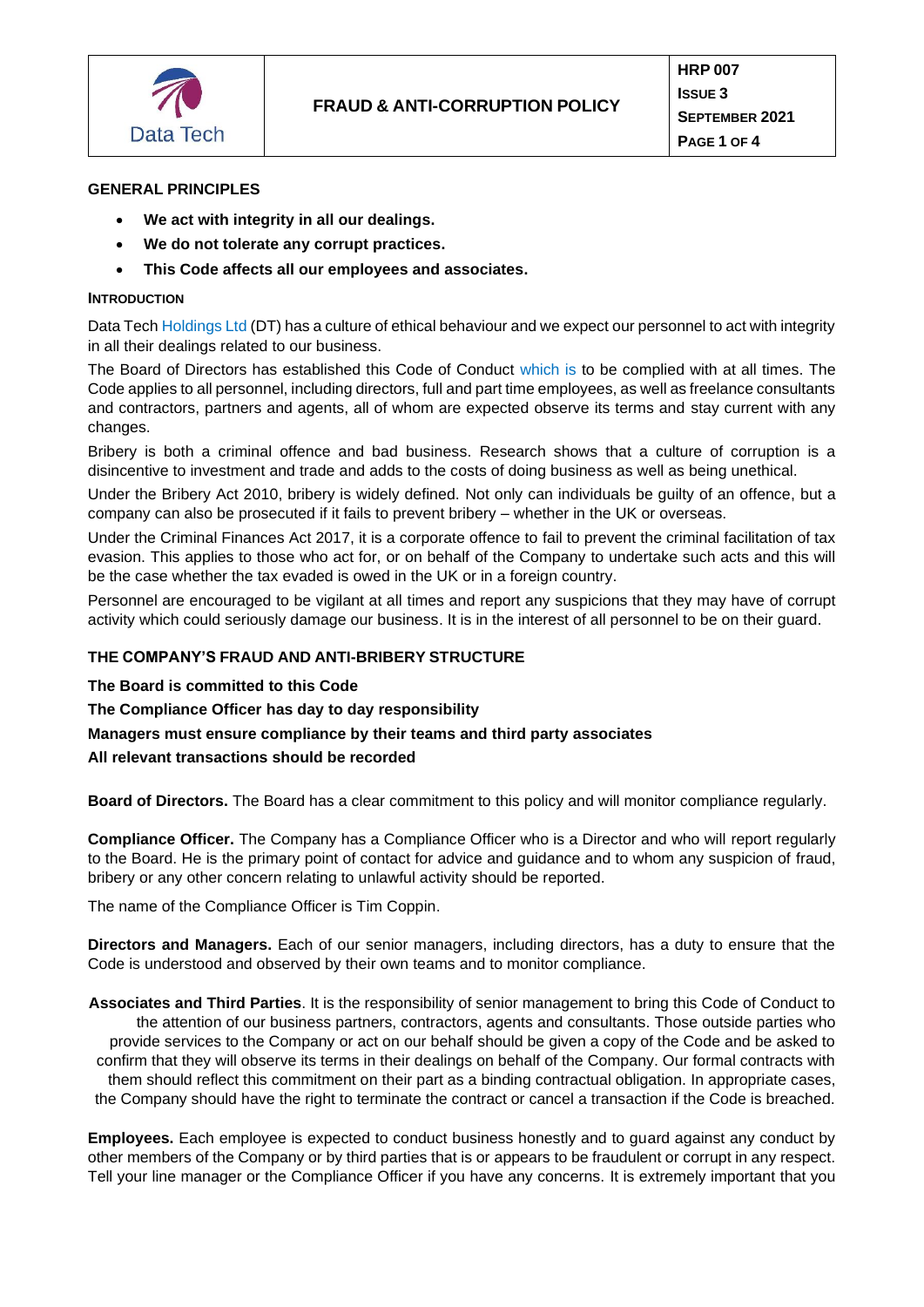

do not notify or alert the suspected party in such circumstances. Confidentiality will be observed in any such discussion.

How to deal with the offer and acceptance of gifts and hospitality is dealt with in more detail below. Any breach of the Code will be treated seriously and could constitute gross misconduct by an employee resulting in dismissal.

**Accounting Records**. Our Finance Department will maintain appropriate procedures to ensure all relevant transactions including entertainment and hospitality costs are recorded and any abnormal expenses identified and scrutinised.

### **HOSPITALITY AND GIFTS**

### **Hospitality and gifts must be:**

- Modest
- Appropriate
- **Transparent**
- Recorded/Approved in advance

Personnel must always avoid accepting or offering any hospitality or gift when this is in the hope that the Company will receive a business advantage or to reward an advantage that has already been received.

All hospitality and gifts must be transparent: i.e. disclosed to the company and, in appropriate circumstances, approved in advance.

**Hospitality**. Entertaining or being entertained by clients and contacts is not in itself prohibited. But it must be appropriate, modest and given or accepted in the context of our business. Also, all offers of and invitations to hospitality must be reported to the appropriate Head of Department before any commitment is made.

Lavish entertainment is prohibited. Our marketing budget has scope for corporate entertaining so the incurring of expenditure outside the budget should not occur.

Those employees with an expense allowance are required to report expenditure promptly and supply relevant receipts and vouchers.

Frequent entertainment of an individual employee by a third party and frequent entertainment of the same client or contact by a member of the company is not permitted and should be reported.

**Gifts**. Generally, gifts should not be offered or accepted unless the value and type of gift is clearly not a potential factor in any business decision, for example, a gift of a company calendar or pen with the company logo is acceptable.

In some countries the giving of gifts is expected as part of the culture but advice should be obtained and no extravagant gifts should be offered. If any valuable gifts are offered to any personnel, they must be reported and senior management will decide on how they are to be dealt with. A valuable gift is anything worth more than £50.

**Cash and Financial Incentives**. It is prohibited to solicit any cash or financial benefit or assistance from any third party with whom the Company may have a business connection. It is also prohibited to make any cash gifts or payments to third parties with whom you deal in relation to the company's business.

**Facilitation Payments**. It is not acceptable to make a facilitation payment (or 'grease payment') to any Government or other official or any other third party in order to speed up an official procedure or achieve an advantage through the payment when no such payment is officially required. If there is doubt whether a payment being requested is legitimate, enquiries should be made.

Any request for a facilitation payment must be reported to the Compliance Officer. While the sums involved can be small, they can still constitute an offence. Any payment to a public official in the UK or elsewhere should only be made if it is legally justified and an official receipt is obtained.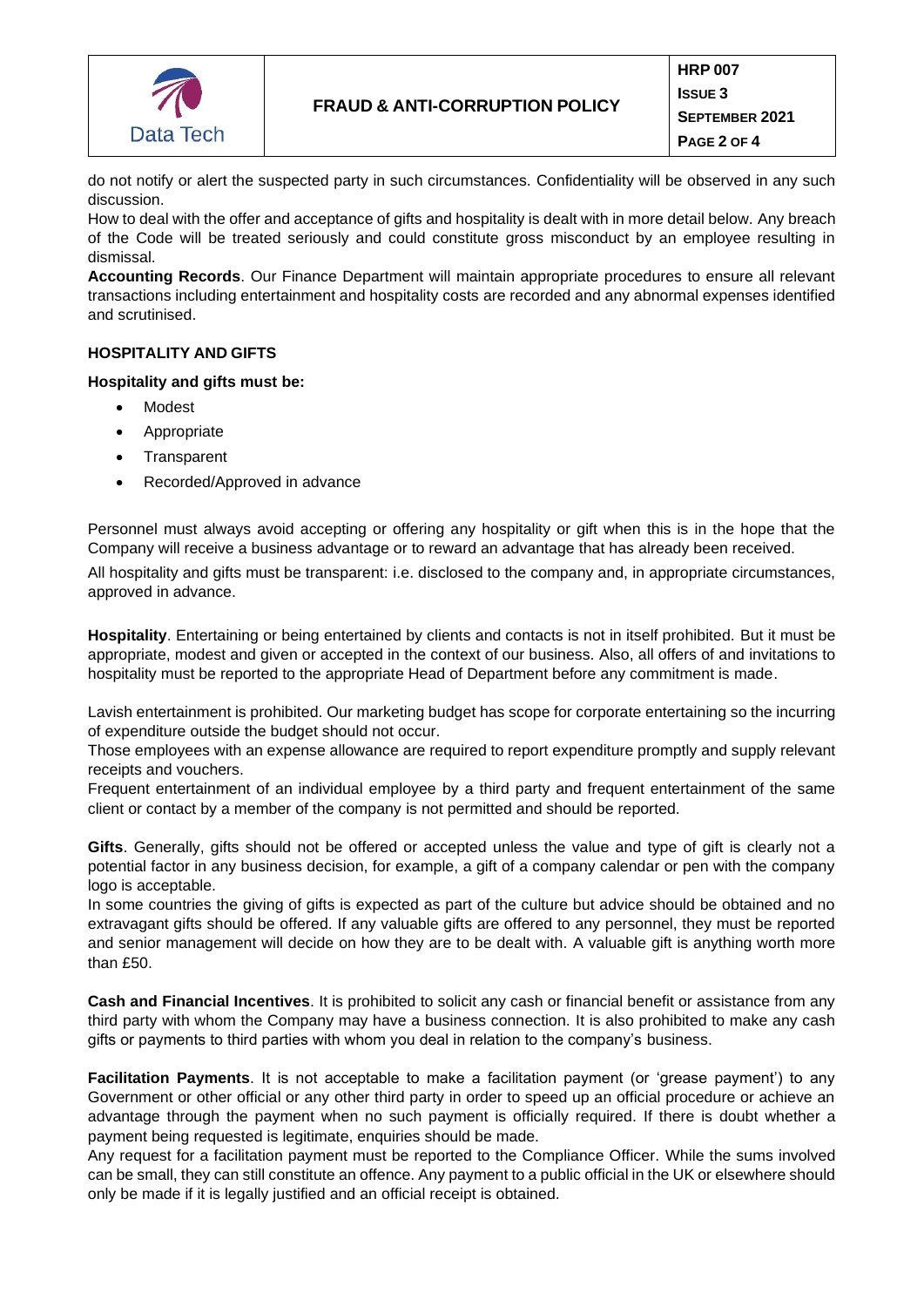

**Government and other Officials.** You must be careful when dealing with public officials in relation to contracts that the company is negotiating with any governmental or other official body, whether in the UK or overseas. Any expenses involving an official should be cleared both with the Compliance Officer and with the body with which that official works – for example arranging travel and/or accommodation for an official to attend a meeting with the company needs to be arranged with the public body with whom that official works and not just with the individual. In such cases, the company representative must confirm in writing that such hospitality does not constitute an act of bribery.

**Personal Benefits.** It is not acceptable to have any dealing with a third party with whom the Company has a business connection whereby you or a friend or relative might gain an advantage in return for some business advantage for that third party. For example, an employee must not favour a potential contractor because the contractor offers to do some work for the employee at a low price or in order to secure a job for his cousin with that contractor. Any offer of personal benefit must be reported. In addition, if the company representative suspects that a personal benefit may result from the course of legitimate business, this must be reported to the Compliance Officer, for the avoidance of doubt, before that business takes place.

**Donations to political parties and charities**. The Company does not make donations to any political party and never makes a gift with a view to influencing policy of the party or the decisions of its members or officials. Private donations by staff to registered charities are not the concern of the company and do not have to be reported. However, any fund raising involving members of the company needs clearance and this will normally be given, for example when collecting for Poppy Day or fund-raising for Children in Need.

# **RISK ASSESSMENT**

Whenever the Company considers a new venture with another organisation or individual, a risk assessment must be undertaken as a first step, accompanied by due diligence on the prospective business partner. The Board will then consider the results before sanctioning any formal relationship.

|   | Sector Risk             | Is the type of business that we carry on exposed to the risk of bribery and if so<br>what are the main risk areas? How can these be minimised or eliminated?                                                                                                                                                                                                                                                                                                                                                                                 |
|---|-------------------------|----------------------------------------------------------------------------------------------------------------------------------------------------------------------------------------------------------------------------------------------------------------------------------------------------------------------------------------------------------------------------------------------------------------------------------------------------------------------------------------------------------------------------------------------|
| ➤ | <b>Transaction Risk</b> | Is a potential business opportunity or contract one where there is a risk of bribery<br>or corrupt activity on the part of the client, any member of our team or any<br>competitor, and is the risk most likely to be found at pre-qualification, tender, pre-<br>contract negotiation or contract performance?                                                                                                                                                                                                                              |
|   | <b>Country Risk</b>     | When considering doing business overseas, whether as exporter, importer, or<br>setting up an office or manufacturing base, what are the risks to which we may be<br>exposed due to the different culture in the new country and the need for dealing<br>with unfamiliar systems and organisations – from immigration officials to local<br>sponsors? Here we should always seek assistance from outside specialists $-$ e.g.<br>banks, accountants, lawyers and Foreign Office officials who are based in or<br>familiar with the territory. |
|   | <b>Partner Risk</b>     | When considering a joint venture, term contract with a supplier or customer, or the<br>appointment of an external consultant, agent or distributor, are we exposed to any<br>new risks due, for example, to the fact that we may not be in control of certain<br>financial or contractual aspects of the new relationship?<br>If yes, then how can we restructure the process, so risk is minimised or eliminated?                                                                                                                           |

Risk assessment falls into four main categories: